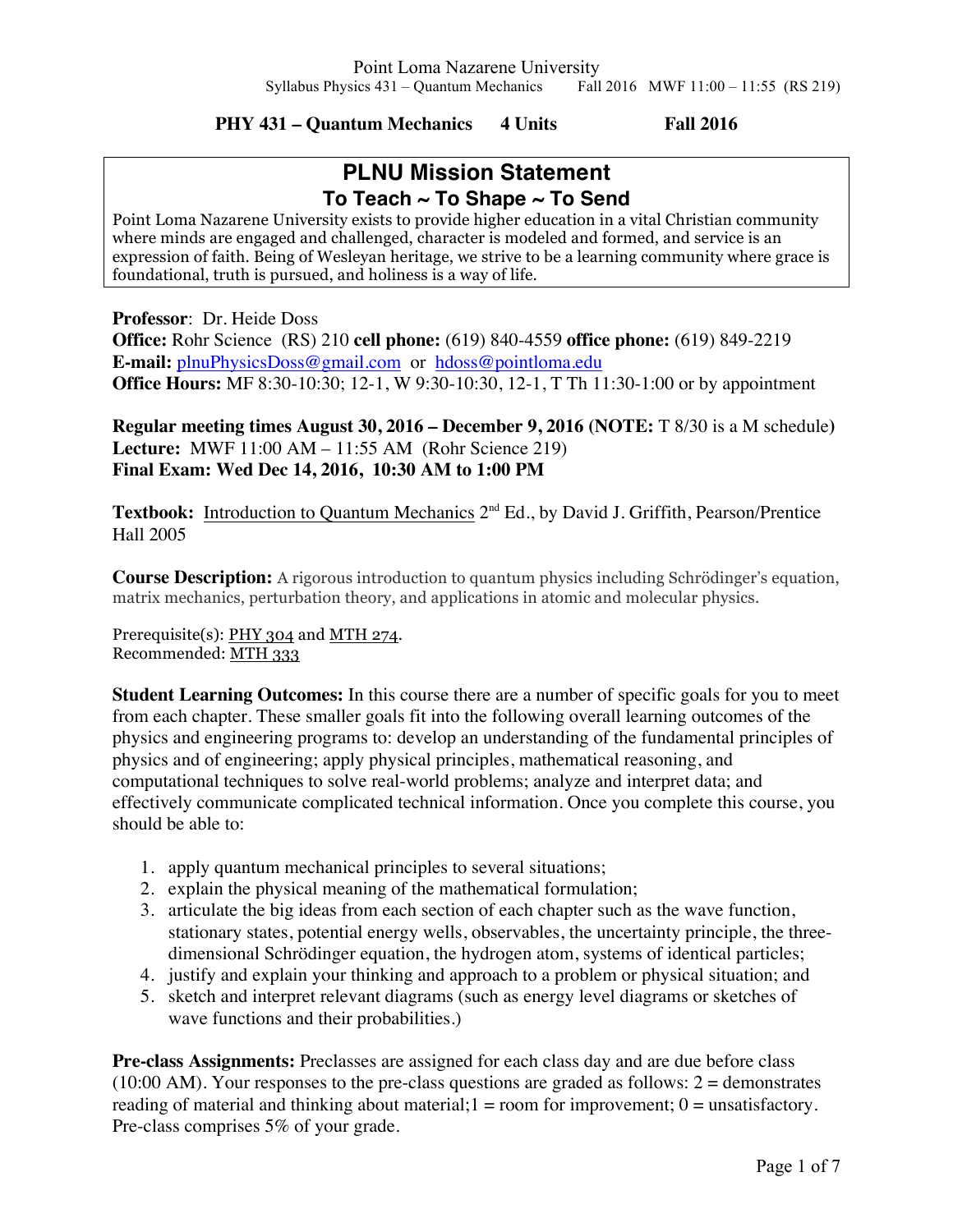**Homework/Classwork:** Problems assigned throughout the course are essential to your learning the material. Problems in this course are largely analytic but may be complemented by computational methods. Problems should be worked neatly in clear logical steps. Solutions should be clear enough that one of your peers could easily follow what you did if they had not worked the problem before. Homework/Classwork comprises 20% of your grade. HW sets are due at the beginning of class and will not be accepted late. Classwork cannot be made up.

**Collaboration:** Scientists and engineers collaborate, and I expect and encourage you to collaborate with your peers while working on homework and labs, however your work should be your own. The guideline is that you should have no trouble explaining or repeating the work you turn in. No homework solutions should look identical.

Late Work: Late work will not be accepted unless there is a documented emergency. Assignments are due as noted on the syllabus, in class, and on Canvas. Incompletes are only assigned in extremely unusual circumstances.

#### *You must take ALL the exams and the final in order to pass the class***.**

**Tests:** There will be five in-class tests during the semester, each worth 11% of your grade. Tests make a total of 55% of your grade. You must take all exams to pass the course.

**Final Exam: Date and Time:** The final exam date and time is set by the university at the beginning of the semester and may not be changed by the instructor. This schedule can be found on the university website and in the course calendar. No requests for early examinations will be approved. Only in the case that a student is required to take three exams during the same day of finals week, is an instructor authorized to consider changing the exam date and time for that particular student.

The final is set for **Wed, Dec 14, 2016 at 10:30 AM to 1:00 PM.** Successful completion of this class requires taking the final examination **on its scheduled day**. The final examination schedule is posted on the Class Schedules site. **No requests for early examinations or alternative days will be approved**. The final exam is worth 20% of your grade.

**Missed Exam Policy:** No make-up exams are allowed except for warranted circumstances. Arrangements must be made with me as soon as possible.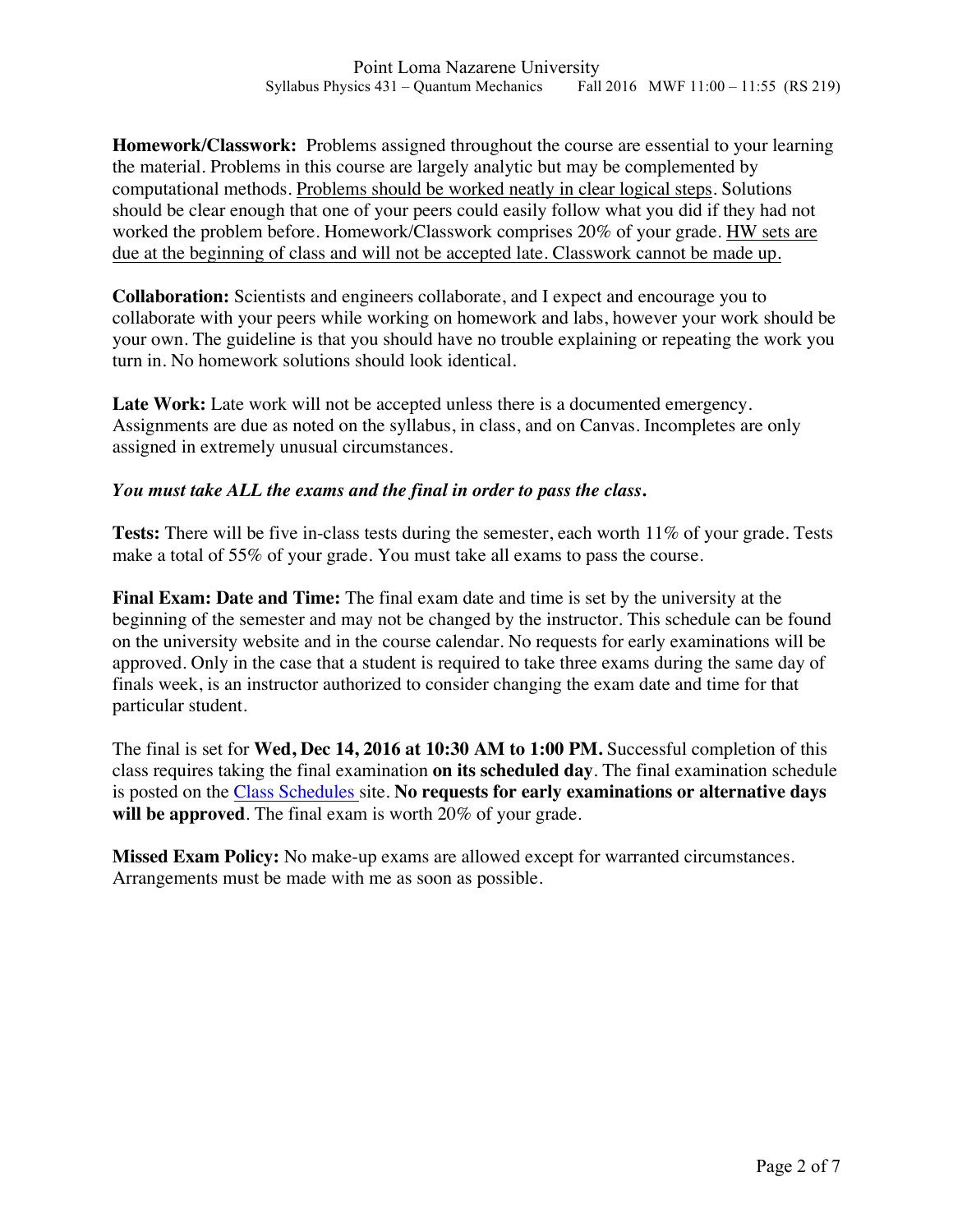| Component          | Weight                    |
|--------------------|---------------------------|
| Pre-Class          | 5%                        |
| Homework/Classwork | 20%                       |
| Tests $(5)$        | 55%<br>(equally weighted) |
| Final Exam         | 20%                       |

**Final Course Grade:** The points you receive during the course are weighted accordingly:

The grade you earn in this course is based on the following scale:

|         |                                                                                           | $B+$                                                                                               | $\mathbf{B}$ | $\mathbf{B}$ | $C_{+}$   | $\begin{array}{c} \begin{array}{c} \end{array}$ C | $\overline{C}$ | $D+$ |       |                       |
|---------|-------------------------------------------------------------------------------------------|----------------------------------------------------------------------------------------------------|--------------|--------------|-----------|---------------------------------------------------|----------------|------|-------|-----------------------|
| $S \ge$ | $\vert 91.5 \vert 89.5 \vert 86.5 \vert 81.5 \vert 79.5 \vert 76.5 \vert 71.5 \vert 69.5$ |                                                                                                    |              |              |           |                                                   |                |      | 166.5 | $\vert$ 61.5          |
| 91.5    | $\vert$ >S\2                                                                              | $ S_{\ge}$ $ S_{\ge}$ $ S_{\ge}$ $ S_{\ge}$ $ S_{\ge}$ $ S_{\ge}$ $ S_{\ge}$ $ S_{\ge}$ $ S_{\ge}$ |              |              |           |                                                   |                |      |       | $\Rightarrow$ S $\ge$ |
|         | 89.5                                                                                      | 86.5                                                                                               | 81.5         | 79.5         | 76.5 71.5 |                                                   | 69.5           | 66.5 | 61.5  | 59.5                  |

#### **Department Mission:**

The Physics and Engineering Department at PLNU provides strong programs of study in the fields of Physics and Engineering. Our students are well prepared for graduate studies and careers in scientific and engineering fields. We emphasize a collaborative learning environment, which allows students to thrive academically, build personal confidence, and develop interpersonal skills. We provide a Christian environment for students to learn values and judgment, and pursue integration of modern scientific knowledge and Christian faith.

# **PLNU Attendance and Participation Policy:**

Attendance is expected at each class session. In the event of an absence you are responsible for the material covered in class and the assignments given that day.

Regular and punctual attendance at all classes is considered essential to optimum academic achievement. If the student is absent from more than 10 percent of class meetings, the faculty member can file a written report, which may result in de-enrollment. If the absences exceed 20 percent, the student may be de-enrolled without notice until the university drop date or, after that date, receive the appropriate grade for their work and participation. See

http://catalog.pointloma.edu/content.php?catoid=24&navoid=1581#Class\_Attendance in the Undergraduate Academic Catalog.

#### **Class Enrollment:**

It is the student's responsibility to maintain his/her class schedule. Should the need arise to drop this course (personal emergencies, poor performance, etc.), the student has the responsibility to follow through (provided the drop date meets the stated calendar deadline established by the university), not the instructor. Simply ceasing to attend this course or failing to follow through to arrange for a change of registration (drop/add) may easily result in a grade of F on the official transcript.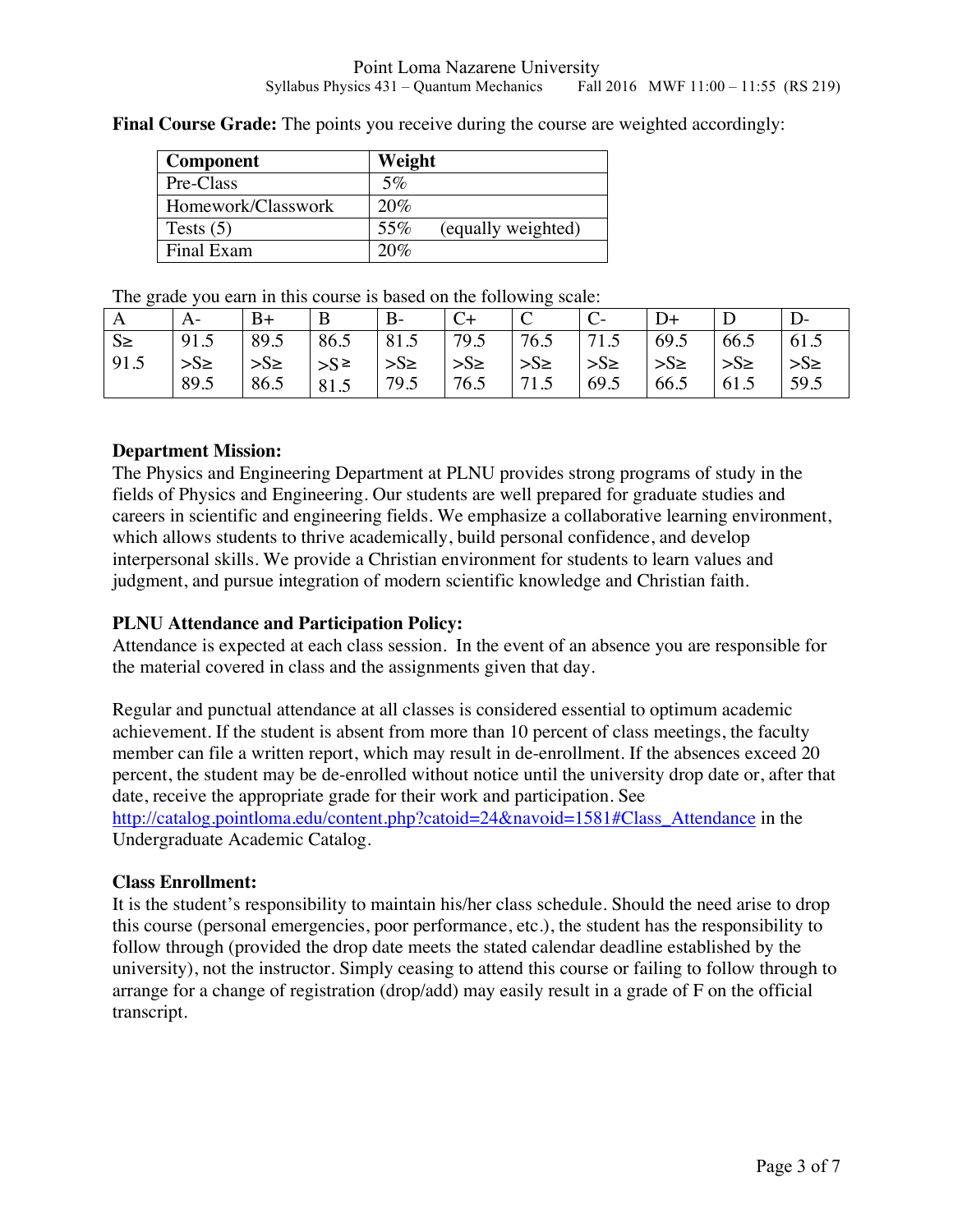#### **Academic Accommodations:**

If you have a diagnosed disability, please contact PLNU's Disability Resource Center (DRC) within the first two weeks of class to demonstrate need and to register for accommodation by phone at 619-849-2486 or by e-mail at DRC@pointloma.edu. See Disability Resource Center for additional information. For more details see the PLNU catalog: http://catalog.pointloma.edu/content.php?catoid=24&navoid=1581#Academic\_Accommodations

Students with learning disabilities who may need accommodations should discuss options with the instructor during the first two weeks of class.

# **Credit Hour:**

In the interest of providing sufficient time to accomplish the stated course learning outcomes, this class meets the PLNU credit hour policy for any 4 unit class delivered over 15 weeks. Specific details about how the class meets the credit hour requirements can be provided upon request.

# **Copyright Protected Materials:**

Point Loma Nazarene University, as a non-profit educational institution, is entitled by law to use materials protected by the US Copyright Act for classroom education. Any use of those materials outside the class may violate the law.

# **PLNU Academic Honesty Policy:**

Students should demonstrate academic honesty by doing original work and by giving appropriate credit to the ideas of others. Academic dishonesty is the act of presenting information, ideas, and/or concepts as one's own when in reality they are the results of another person's creativity and effort. A faculty member who believes a situation involving academic dishonesty has been detected may assign a failing grade for that assignment or examination, or, depending on the seriousness of the offense, for the course. Faculty should follow and students may appeal using the procedure in the university Catalog. See

http://catalog.pointloma.edu/content.php?catoid=24&navoid=1581#Academic\_Honesty for definitions of kinds of academic dishonesty and for further policy information.

**FERPA Policy:** In compliance with federal law, neither PLNU student ID nor social security number should be used in publicly posted grades or returned sets of assignments without student written permission. This class will meet the federal requirements by distributing grades and papers individually. Also, in compliance with FERPA, you will be the only person given information about your progress in this class unless you have designated others to receive it in the "Information Release" section of the student portal. See Policy Statements in the undergrad academic catalog.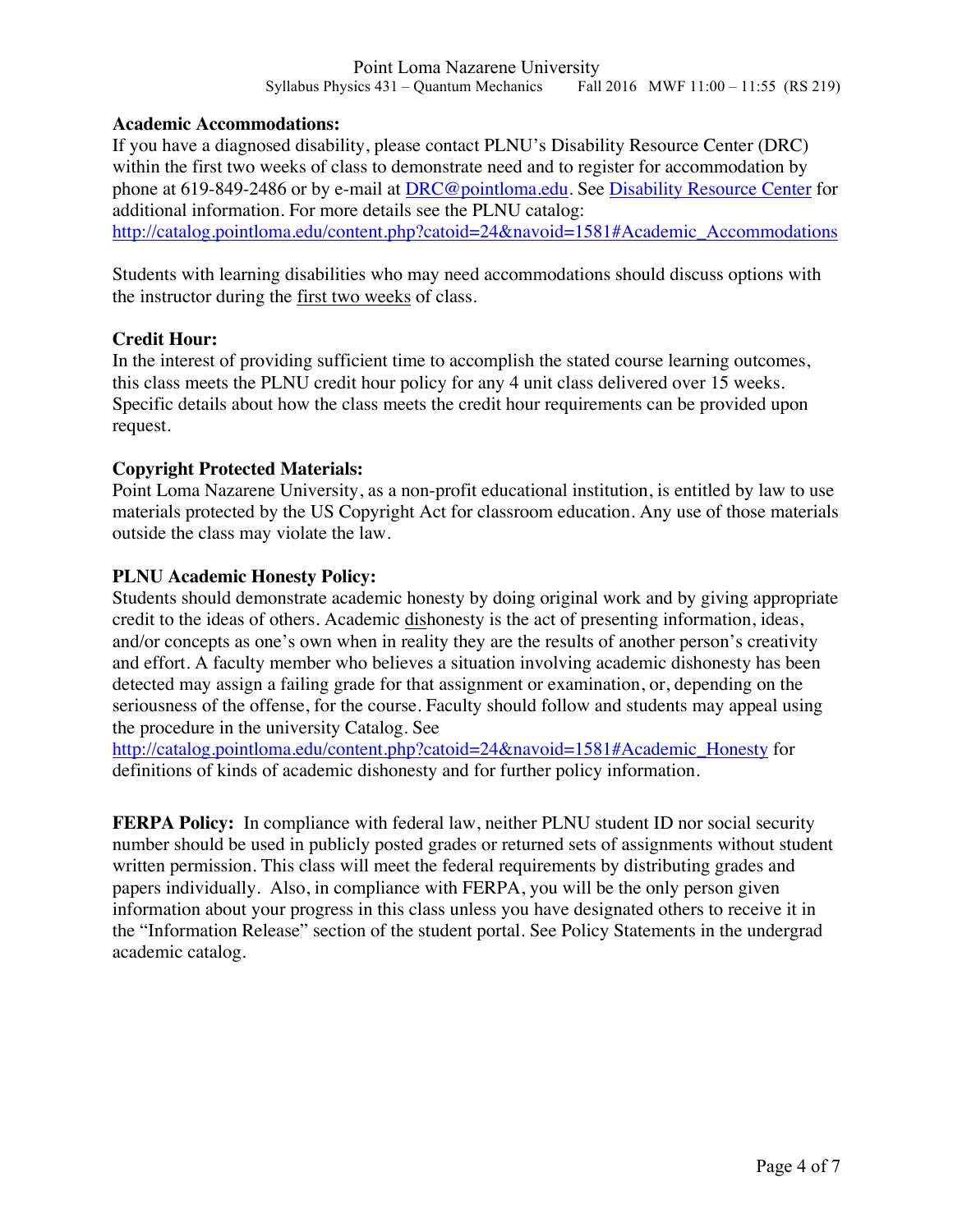# **TENTATIVE SCHEDULE – subject to updates**

| Time spent outside of class should be between 2 and 3 hours per credit hour per week |
|--------------------------------------------------------------------------------------|
| Pre-class assignments on Canvas are due by 10:00 AM, unless otherwise noted          |

| <b>Date</b>    | <b>Topics and Readings</b>             | <b>Assignments</b>                             |
|----------------|----------------------------------------|------------------------------------------------|
| 8/30/16        | Readings are due before class starts,  | Pre-classes are due by 10:00 AM the day        |
| T              | the first day is an exception. Today's | of class. The first pre-class is an exception, |
| follows a<br>M | work is due by Thursday night.         | It is due by Thursday night.                   |
| schedule       | Read entire preface of Griffith.       | pre-class 1 due by 8/31/16 10:00 AM            |
|                | Chapter 1.1-1.3                        | HW 1 due 9/2/16 Problems 1.1, 1.2, 1.3         |
|                |                                        | See Canvas for full assignment                 |
| 8/31/16        | Chapter 1.4-1.5                        | pre-class 2                                    |
| W              |                                        | HW 2 due 9/6 P: 1.5, 1.7 + See Canvas          |
|                |                                        | for full assignment. Put in my mailbox by      |
|                |                                        | 11AM                                           |
| 9/2/16         | Chapter $1.\overline{6}$               | pre-class 3 due                                |
| $\overline{F}$ |                                        | HW 3 due 9/7 P: 1.9, 1.10, 1.14, 1.16, 1.17    |
| 9/5/16         | <b>LABOR DAY - NO CLASSES</b>          | HW 2 due 9/6 put in my mailbox by 11           |
| $\mathbf{M}$   |                                        | AM                                             |
| 9/7/16         | Review                                 | pre-class 4 due                                |
| W              |                                        | HW 3 due                                       |
| 9/9/16         | <b>Exam 1 Chapter 1</b>                | pre-class 5 due                                |
| F              |                                        | HW 4 due 9/12 Problems 2.1, 2.2                |
| 9/12/16        | Chapter 2.1-2.2                        | pre-class 6 due                                |
| M              |                                        | HW 4 due                                       |
|                |                                        | HW 5 due 9/16 Problems 2.3, 2.4, 2.5, 2.7      |
| 9/14/16        | Chapter 2.2-2.3.1                      | pre-class 7 due                                |
| W              |                                        | HW 6 due 9/19 Problems 2.10, 2.11, 2.12        |
|                |                                        | See Canvas for full assignment                 |
| 9/16/16        | Chapter 2.3.1-2.3.2                    | pre-class 8 due                                |
| F              |                                        | HW 5 due                                       |
|                |                                        | HW 7 due 9/21 Problem 2.17                     |
| 9/19/16        | Chapter 2.3.2                          | pre-class 9 due                                |
| M              |                                        | HW 6 due                                       |
| 9/21/16        | Chapter 2.4                            | pre-class 10 due                               |
| W              |                                        | HW 7 due                                       |
|                |                                        | HW 8 due 9/23 Problems 2.20, 2.22              |
| 9/23/16        | Chapter $2.5$                          | pre-class 11 due                               |
| F              |                                        | HW 8 due                                       |
|                |                                        | HW 9 due 9/26 P: 2.23, 2.26. 2.27              |
|                |                                        | HW 10 due 9/28 Problems 2.29, 2.34, 2.38       |
| 9/26/16        | Chapter 2.6                            | pre-class 12 due                               |
| M              |                                        | HW 9 due                                       |
|                |                                        |                                                |
| 9/28/16<br>W   | Chapter 2 review /catch up             | pre-class 13 due                               |
|                |                                        | HW 10 due                                      |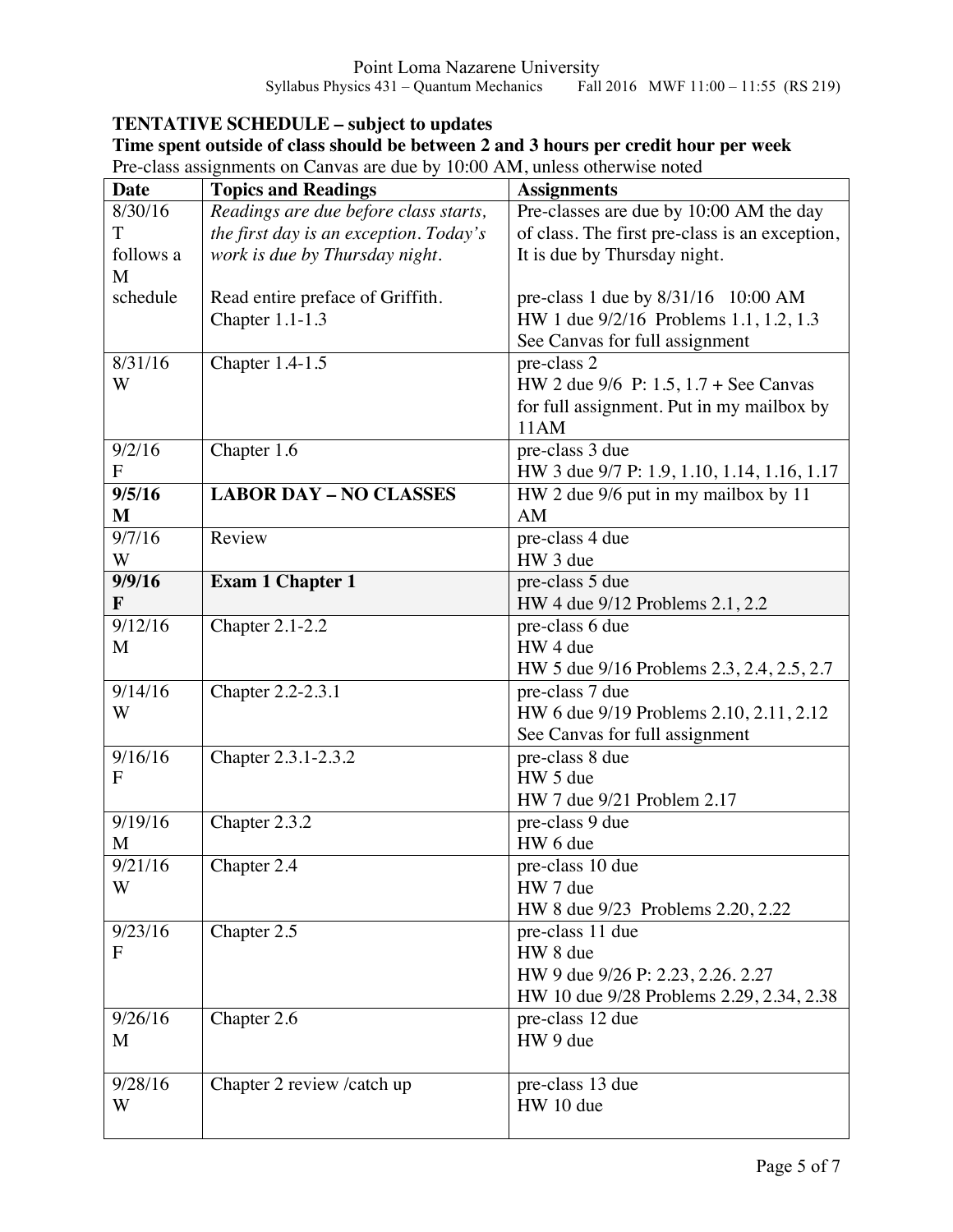| <b>Date</b>  | <b>Topics and Readings</b> | <b>Assignments</b>                       |
|--------------|----------------------------|------------------------------------------|
| 9/30/16      | <b>EXAM 2 Chapter 2</b>    | pre-class 14 due                         |
| F            |                            | Read ch 3                                |
|              |                            | HW11 due 10/5 Problems 3.2, 3.3          |
|              |                            | HW 12 due 10/7 Problems A.8, A.9, A.11   |
| 10/3/16      | Read the Appendix and      | pre-class 15 due                         |
| M            | <b>Chapter 3.1-3.2</b>     |                                          |
| 10/5/16      | Chapter 3.3                | pre-class 16 due                         |
| W            |                            | HW 11 due                                |
| 10/7/16      | Chapter $3.4 - 3.5$        | Pre-class 17 due                         |
| $\mathbf{F}$ |                            | HW 12 due                                |
|              |                            | HW 13 due 10/10 Problems 3.11, 3.12      |
| 10/10/16     | Chapter 3.5                | pre-class 18 due                         |
| M            |                            | HW 13 due                                |
|              |                            | HW 14 due 10/12 Problems 3.13, 3.14,     |
|              |                            | 3.17                                     |
| 10/12/16     | Chapter $3.\overline{6}$   | pre-class 19 due                         |
| W            |                            | HW 14 due                                |
|              |                            | HW 15 due 10/17 Problem 3.30, 3.31,      |
|              |                            | 3.36, 3.37                               |
| 10/14/16     | Review Chapter 3/ catch up | pre-class 20 due                         |
| $\mathbf{F}$ |                            |                                          |
| 10/17/16     | <b>EXAM 3 Chapter 3</b>    | pre-class 21 due                         |
| M            |                            | HW 15 due                                |
| 10/19/16     | Chapter 4.1                | pre-class 22 due                         |
| W            |                            | HW 16 due 10/24 Problems 4.1, 4.2, 4.3,  |
|              |                            | 4.5                                      |
| 10/21/16     | NO CLASSES Fall Break Day  |                                          |
| $\mathbf F$  |                            |                                          |
| 10/24/16     | Chapter $4.1 - 4.2$        | pre-class 23 due                         |
| M            |                            | HW 16 due                                |
|              |                            | HW 17due10/28 P:4.10, 4.11, 4.12,        |
|              |                            | 4.13,4.16                                |
| 10/26/16     | Chapter 4.2                | pre-class 24 due                         |
| W            |                            |                                          |
| 10/28/16     | Chapter $4.2 - 4.3$        | pre-class 25 due                         |
| $\mathbf{F}$ |                            | HW 17 due                                |
|              |                            | HW 18 due 11/2 P: 4.18, 4.19, 4.21, 4.22 |
| 10/31/16     | Chapter 4.3                | pre-class 26 due                         |
| M            |                            | HW 19 due 11/4 Problems 4.28, 4.29       |
| 11/2/16      | <b>Chapter 4.3-4.4</b>     | pre-class 27 due                         |
| W            |                            | HW 18 due                                |
| 11/4/16      | Chapter 4.4                | pre-class 28 due                         |
| $\mathbf{F}$ |                            | HW 19 due                                |
|              |                            | HW 20 due 11/11 Problems 4.34, 4.38,     |
|              |                            | 4.44, 4.45, 4.55                         |